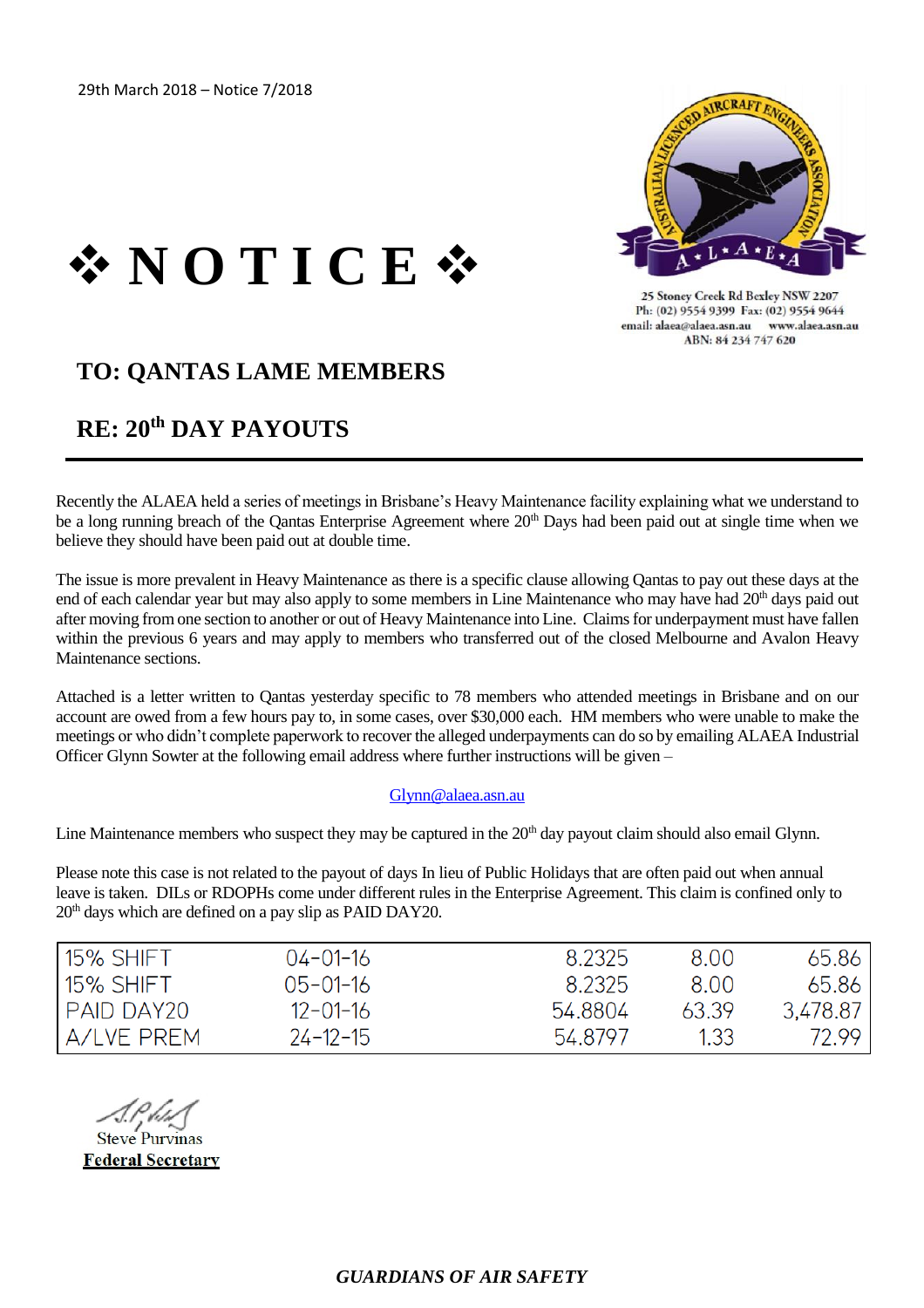28 March 2018

Mr Peter Smith **Industrial Relations Manager Qantas Airways Ltd** 

cc. Paul Crawford

**By Email** 



25 Stoney Creek Rd Bexley NSW 2207 Ph: (02) 9554 9399 Fax: (02) 9554 9644 email: alaea@alaea.asn.au www.alaea.asn.au ABN: 84 234 747 620

Dear Peter

#### **RDO Payouts**

Further to my letter dated 30<sup>th</sup> January 2018 as you are aware I recently attended the Qantas premises in Brisbane and obtained records in relation to some ALAEA members who work in Brisbane Heavy Maintenance. I write seeking correct payments for members who had 20<sup>th</sup> days paid out in the years 2013, 2014, 2015, 2016, 2017 and 2018.

In the case of member Mathew Rea he was paid out RDO/20<sup>th</sup> day hours as follows:

| 2013         | 50.31 hours  |
|--------------|--------------|
| 2014         | 36.10 hours  |
| 2015         | 71.69 hours  |
| 2016         | 16.72 hours  |
| 2017         | 93.48 hours  |
| 2018         | 58.37 hours  |
| <b>Total</b> | 326.67 hours |

Each of these hours were paid at single time. Our position is that these hours were accrued by Mr Rea working in excess of "ordinary hours" as defined in clause 24 of the Licenced Aircraft Engineers (Qantas Airways Limited) Enterprise Agreement 10 ("Enterprise Agreement"). That being the case the Enterprise Agreement clearly states that an employee is entitled to be paid double time for "all time" worked in excess of "ordinary hours" (see clauses 24.4.2, 25.2.2 of the Enterprise Agreement).

Further, we have identified, at a minimum, the following quantum of hours for each listed employee that were paid out for 20<sup>th</sup> days at the single time rate to employees in Brisbane since 2013. Our position is that Qantas was obligated to pay these employees for these hours at double time:

| <b>First Name</b> | <b>Surname</b> | <b>Hours</b> |
|-------------------|----------------|--------------|
| <b>XXXXX</b>      | <b>XXXXX</b>   | 2.66         |
| <b>XXXXX</b>      | <b>XXXXX</b>   | 392.18       |
| <b>XXXXX</b>      | <b>XXXXX</b>   | 25.61        |
| <b>XXXXX</b>      | <b>XXXXX</b>   | 231.09       |
| <b>XXXXX</b>      | <b>XXXXX</b>   | 82.17        |
| <b>XXXXX</b>      | <b>XXXXX</b>   | 9.12         |
| <b>XXXXX</b>      | <b>XXXXX</b>   | 36.55        |
| <b>XXXXX</b>      | <b>XXXXX</b>   | 24.89        |
| <b>XXXXX</b>      | <b>XXXXX</b>   | 59.96        |
| <b>XXXXX</b>      | <b>XXXXX</b>   | 299.77       |

### **GUARDIANS OF AIR SAFETY**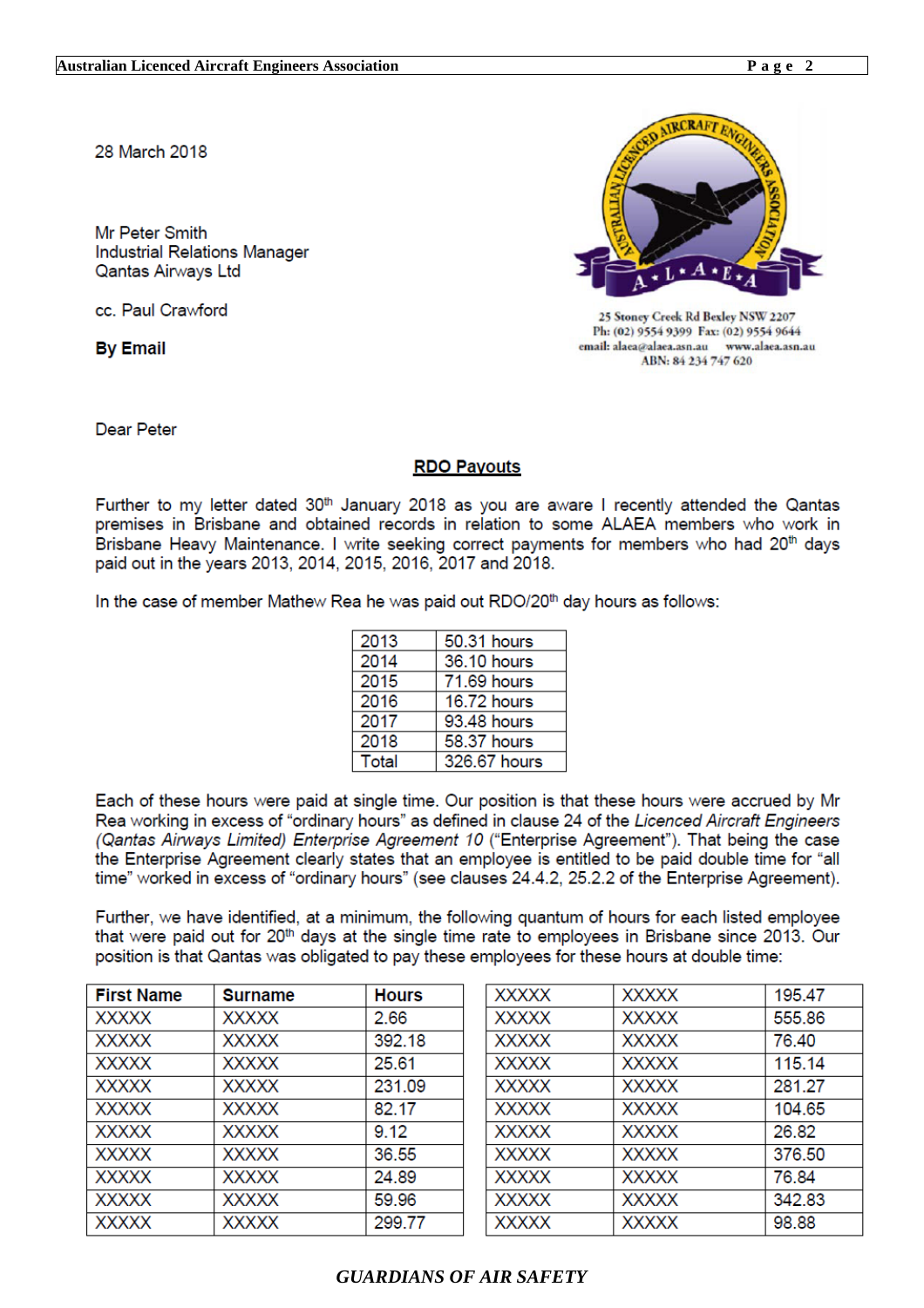| <b>XXXXX</b> | <b>XXXXX</b> | 371.11 | <b>XXXXX</b> | <b>XXXXX</b> | 116.12 |
|--------------|--------------|--------|--------------|--------------|--------|
| <b>XXXXX</b> | <b>XXXXX</b> | 95.22  | <b>XXXXX</b> | <b>XXXXX</b> | 184.10 |
| <b>XXXXX</b> | <b>XXXXX</b> | 55.93  | <b>XXXXX</b> | <b>XXXXX</b> | 115.75 |
| <b>XXXXX</b> | <b>XXXXX</b> | 98.04  | <b>XXXXX</b> | <b>XXXXX</b> | 326.67 |
| <b>XXXXX</b> | <b>XXXXX</b> | 46.74  | <b>XXXXX</b> | <b>XXXXX</b> | 199.80 |
| <b>XXXXX</b> | <b>XXXXX</b> | 34.96  | <b>XXXXX</b> | <b>XXXXX</b> | 45.90  |
| <b>XXXXX</b> | <b>XXXXX</b> | 22.95  | <b>XXXXX</b> | <b>XXXXX</b> | 84.89  |
| <b>XXXXX</b> | <b>XXXXX</b> | 78.64  | <b>XXXXX</b> | <b>XXXXX</b> | 398.16 |
| <b>XXXXX</b> | <b>XXXXX</b> | 107.53 | <b>XXXXX</b> | <b>XXXXX</b> | 108.75 |
| <b>XXXXX</b> | <b>XXXXX</b> | 92.20  | <b>XXXXX</b> | <b>XXXXX</b> | 91.13  |
| <b>XXXXX</b> | <b>XXXXX</b> | 130.13 | <b>XXXXX</b> | <b>XXXXX</b> | 90.36  |
| <b>XXXXX</b> | <b>XXXXX</b> | 490.73 | <b>XXXXX</b> | <b>XXXXX</b> | 538.05 |
| <b>XXXXX</b> | <b>XXXXX</b> | 79.65  | <b>XXXXX</b> | <b>XXXXX</b> | 75.84  |
| <b>XXXXX</b> | <b>XXXXX</b> | 341.16 | <b>XXXXX</b> | <b>XXXXX</b> | 82.23  |
| <b>XXXXX</b> | <b>XXXXX</b> | 46.74  | <b>XXXXX</b> | <b>XXXXX</b> | 303.65 |
| <b>XXXXX</b> | <b>XXXXX</b> | 130.55 | <b>XXXXX</b> | <b>XXXXX</b> | 38.53  |
| <b>XXXXX</b> | <b>XXXXX</b> | 277.02 | <b>XXXXX</b> | <b>XXXXX</b> | 89.97  |
| <b>XXXXX</b> | <b>XXXXX</b> | 26.60  | <b>XXXXX</b> | <b>XXXXX</b> | 158.96 |
| <b>XXXXX</b> | <b>XXXXX</b> | 45.60  | <b>XXXXX</b> | <b>XXXXX</b> | 170.55 |
| <b>XXXXX</b> | <b>XXXXX</b> | 155.10 | <b>XXXXX</b> | <b>XXXXX</b> | 291.90 |
| <b>XXXXX</b> | <b>XXXXX</b> | 81.32  | <b>XXXXX</b> | <b>XXXXX</b> | 162.33 |
| <b>XXXXX</b> | <b>XXXXX</b> | 28.58  | <b>XXXXX</b> | <b>XXXXX</b> | 15.20  |
| <b>XXXXX</b> | <b>XXXXX</b> | 344.58 | <b>XXXXX</b> | <b>XXXXX</b> | 144.78 |
| <b>XXXXX</b> | <b>XXXXX</b> | 140.84 | <b>XXXXX</b> | <b>XXXXX</b> | 189.41 |
| <b>XXXXX</b> | <b>XXXXX</b> | 209.68 | <b>XXXXX</b> | <b>XXXXX</b> | 22.68  |
| <b>XXXXX</b> | <b>XXXXX</b> | 106.41 | <b>XXXXX</b> | <b>XXXXX</b> | 168.49 |
| <b>XXXXX</b> | <b>XXXXX</b> | 94.37  | <b>XXXXX</b> | <b>XXXXX</b> | 328.09 |
| <b>XXXXX</b> | <b>XXXXX</b> | 104.93 | <b>XXXXX</b> | <b>XXXXX</b> | 166.91 |
| <b>XXXXX</b> | <b>XXXXX</b> | 146.90 |              |              |        |
|              |              |        |              |              |        |

There are likely to be other employees covered by the Enterprise Agreement in Brisbane in the same position. Some employees were not present during the recent ALAEA meetings (for example they were not rostered for work or were on leave during those days, could not attend the meetings due to operational reasons or have transferred to other parts of the company's operations).

Further, additional records are still being obtained and the information collated in relation to some of the employees listed above. Therefore, the number of hours in relation to some employees may increase.

Qantas electing to make payouts for what is defined as overtime by the Enterprise Agreement but not at the overtime rate is a clear contravention of the Enterprise Agreement.

In our view it is an uncontroversial principle in this area of law that if time off in lieu of payment is granted for overtime but the employee then does not, or cannot, use the accrued time then it is to be paid out at overtime rates. For example the issue generally was considered in the current review of Modern Awards<sup>1</sup> and it should be noted that not even employer bodies opposed the principle that such time was payable at overtime rates.

<sup>&</sup>lt;sup>1</sup> See the decision at [2015] FWCFB 4466